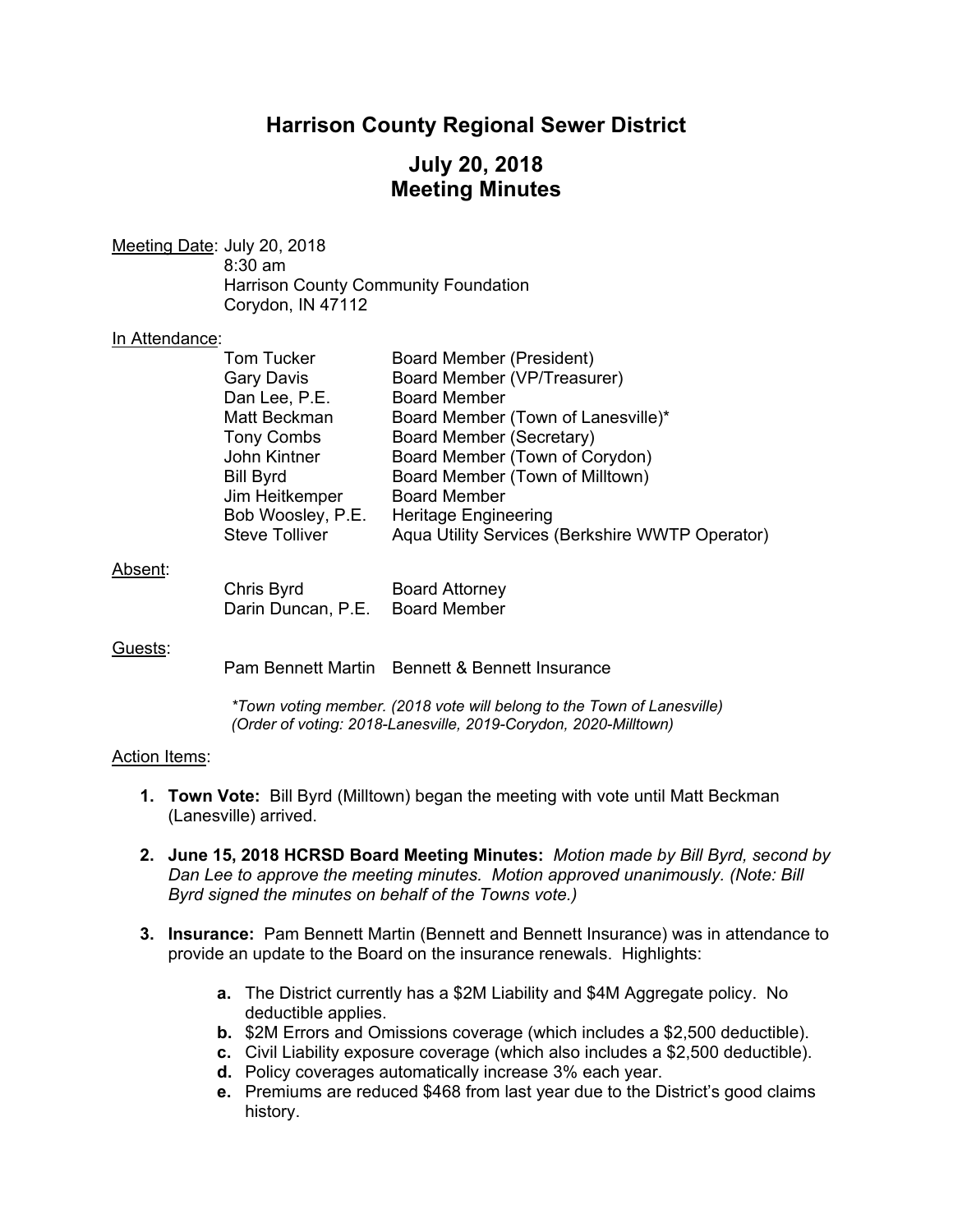- **f.** Lanesville Lift Station: For whatever reason this lift station was not included in the coverage. It will be added immediately. Bob Woosley will send Pam the necessary cost information.
- **g.** Mobile Generator: The trailer mounted generator that is stored at the New Salisbury WWTP has a current value of \$9k listed in the policy. Pam asked that we confirm this value is correct. Bob Woosley and Steve Tolliver will review and advise Pam is this is the correct value.

## **4. Berkshire WWTP:**

- **a. Operations Report (June):** Steve Tolliver reported the plant met all permit requirements during the month. Steve performed maintenance work on the UV system due to a scum build up that was impacting performance. Unit was removed, cleaned, and placed back into service immediately. No further action was necessary. Unit is functioning properly. *A motion was made by Matt Beckman, second by Tony Combs to accept the Operations Report. Motion approved unanimously.*
- **b. Power Outage:** Steve Tolliver reported a brief power outage occurred in New Salisbury on the lift stations that are powered by the Harrison REMC. Power was immediately restored. The power loss caused a slight issue at the Schmidt Cabinet Lift Station. The pumps did not respond to the power being restored and an electrician had to be called to resolve the issue. It was a simple fix of re-setting the motor starters. No new parts were required.

## **5. 2018 Project Initiatives:**

- **a. Lanesville Interchange Frontage Road Sewer Extension:** Bob Woosley provided a brief update on the design efforts that have begun by the County. The County has retained Primavera and Associates to design the improvements to serve the proposed JC Moag development. Bob has provided sewer as-built documents and other information to Primavera for use in their design.
- **6. New Salisbury (Proposed Veterinary Clinic):** Brief discussion was held regarding the possible new veterinary clinic being considered by Dr. Grant Hinder. The Board asked that Bob Woosley follow up with Dr. Hinder to determine if this project is still being considered.
- **7. New Salisbury (Thieneman Development at corner of SR64 and SR 135):** The Board asked that Bob Woosley follow up with the Developer's engineer (Primavera and Associates) to determine the status of this proposed development.
- **8. New Salisbury (Child Craft/Hastings) Water Leak:** Maintenance work at the facility resulted in a water leak that has since been repaired. The water did not enter the sewer system (it went into the storm drainage system). *A motion was made by Gary Davis, second by Tony Combs to issue a credit to Hastings for the water that did not enter the system. Motion approved unanimously.* Note: Their bill will be based on their average water consumption over the past six months.